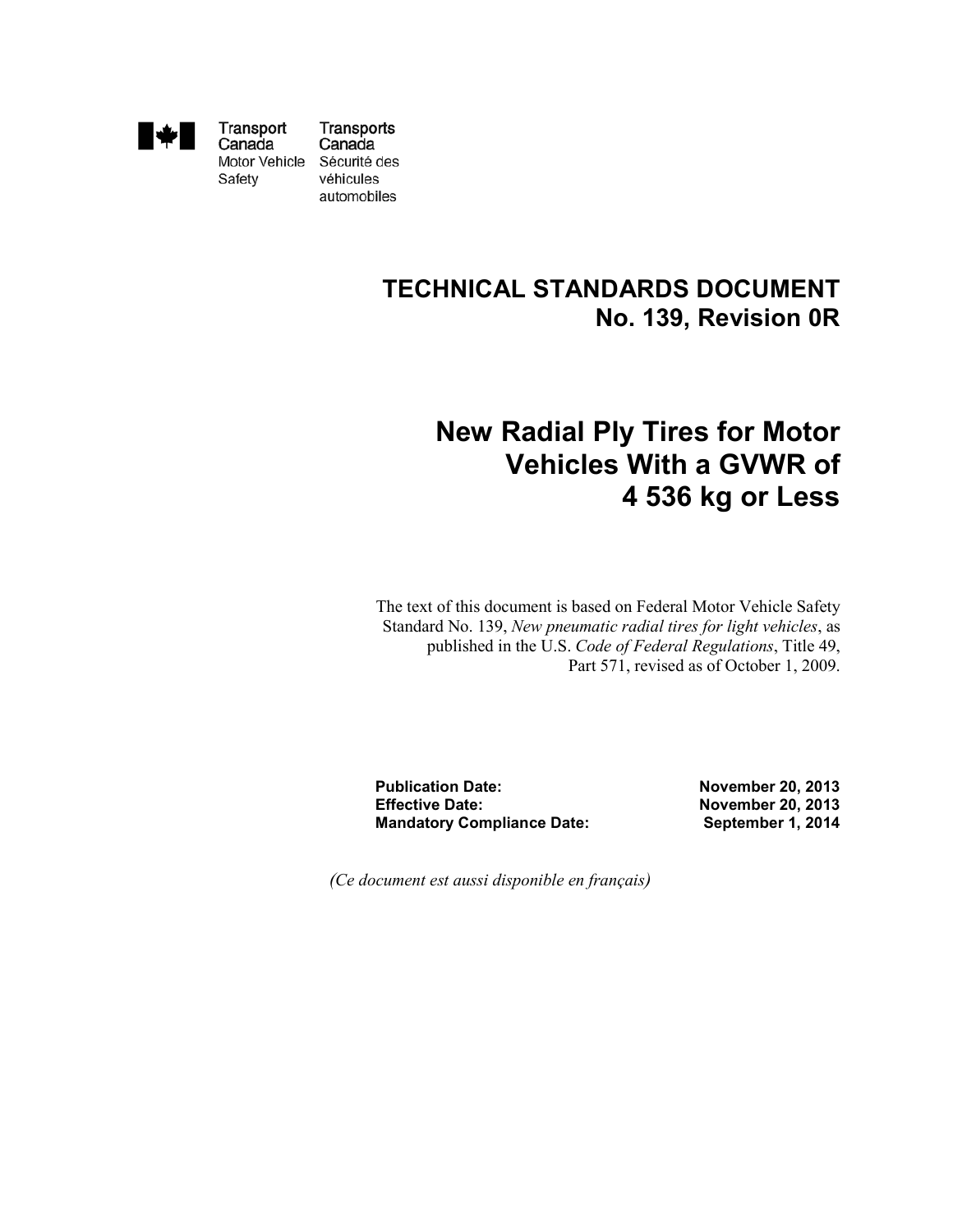# <span id="page-1-0"></span>**Introduction**

As defined by section 12 of the *Motor Vehicle Safety Act*, a Technical Standards Document (TSD) is a document that reproduces an enactment of a foreign government (e.g. a Federal Motor Vehicle Safety Standard issued by the U.S. National Highway Traffic Safety Administration). According to the Act, the *[Motor Vehicle Tire Safety Regulations](http://laws.justice.gc.ca/eng/regulations/SOR-2013-198/)* may alter or override some provisions contained in a TSD or specify additional requirements; consequently, it is advisable to read a TSD in conjunction with the Act and the *[Motor Vehicle](http://laws.justice.gc.ca/eng/regulations/SOR-2013-198/)  [Tire Safety Regulations](http://laws.justice.gc.ca/eng/regulations/SOR-2013-198/)*. As a guide, where the corresponding Regulation contains additional requirements, footnotes indicate the amending subsection number.

TSDs are revised from time to time in order to incorporate amendments made to the reference document, at which time a Notice of Revision is published in the *Canada Gazette*, Part I. All TSDs are assigned a revision number, with "Revision 0" designating the original version.

# **Identification of Changes**

In order to facilitate the incorporation of a TSD, certain non-technical changes may be made to the foreign enactment. These may include the deletion of words, phrases, figures, or sections that do not apply under the Act or Regulations, the conversion of imperial to metric units, the deletion of superseded dates, and minor changes of an editorial nature. Additions are underlined, and provisions that do not apply are stroked through. Where an entire section has been deleted, it is replaced by: "[CONTENT DELETED]". Changes are also made where there is a reporting requirement or reference in the foreign enactment that does not apply in Canada. For example, the name and address of the United States Department of Transportation are replaced by those of the Department of Transport.

# **Effective Date and Mandatory Compliance Date**

The effective date of a TSD is the date of publication of its incorporating regulation or of the notice of revision in the *Canada Gazette*, and the date as of which voluntary compliance is permitted. The mandatory compliance date is the date upon which compliance with the requirements of the TSD is obligatory. If the effective date and mandatory compliance date are different, manufacturers may follow the requirements that were in force before the effective date, or those of the TSD, until the mandatory compliance date.

In the case of an initial TSD, or when a TSD is revised and incorporated by reference by an amendment to the Regulations, the mandatory compliance date is as specified in the Regulations, and it may be the same as the effective date. When a TSD is revised with no corresponding changes to the incorporating Regulations, the mandatory compliance date is six months after the effective date.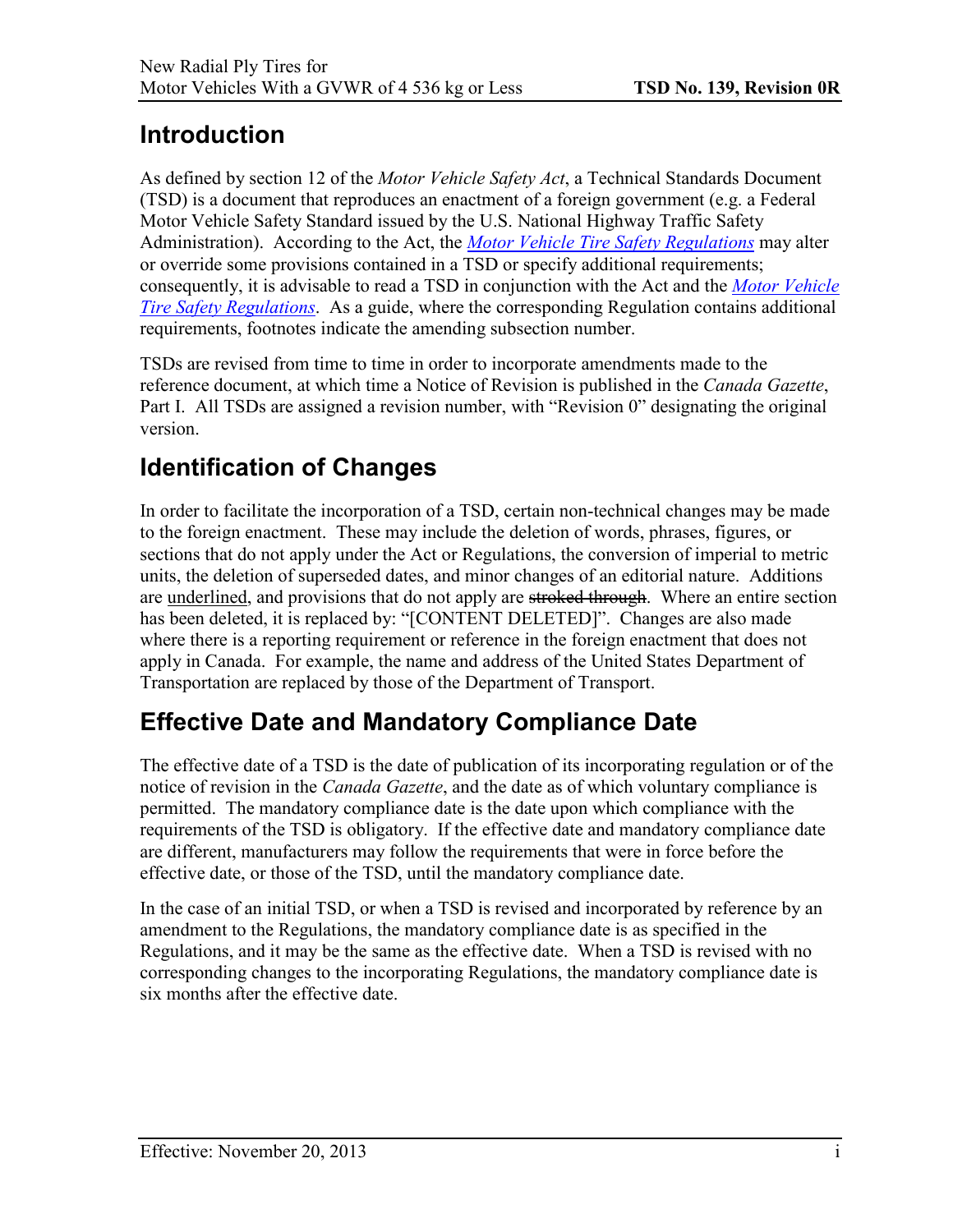# **Official Version of Technical Standards Documents**

The PDF version is a replica of the TSD as published by the Department and is to be used for the purposes of legal interpretation and application.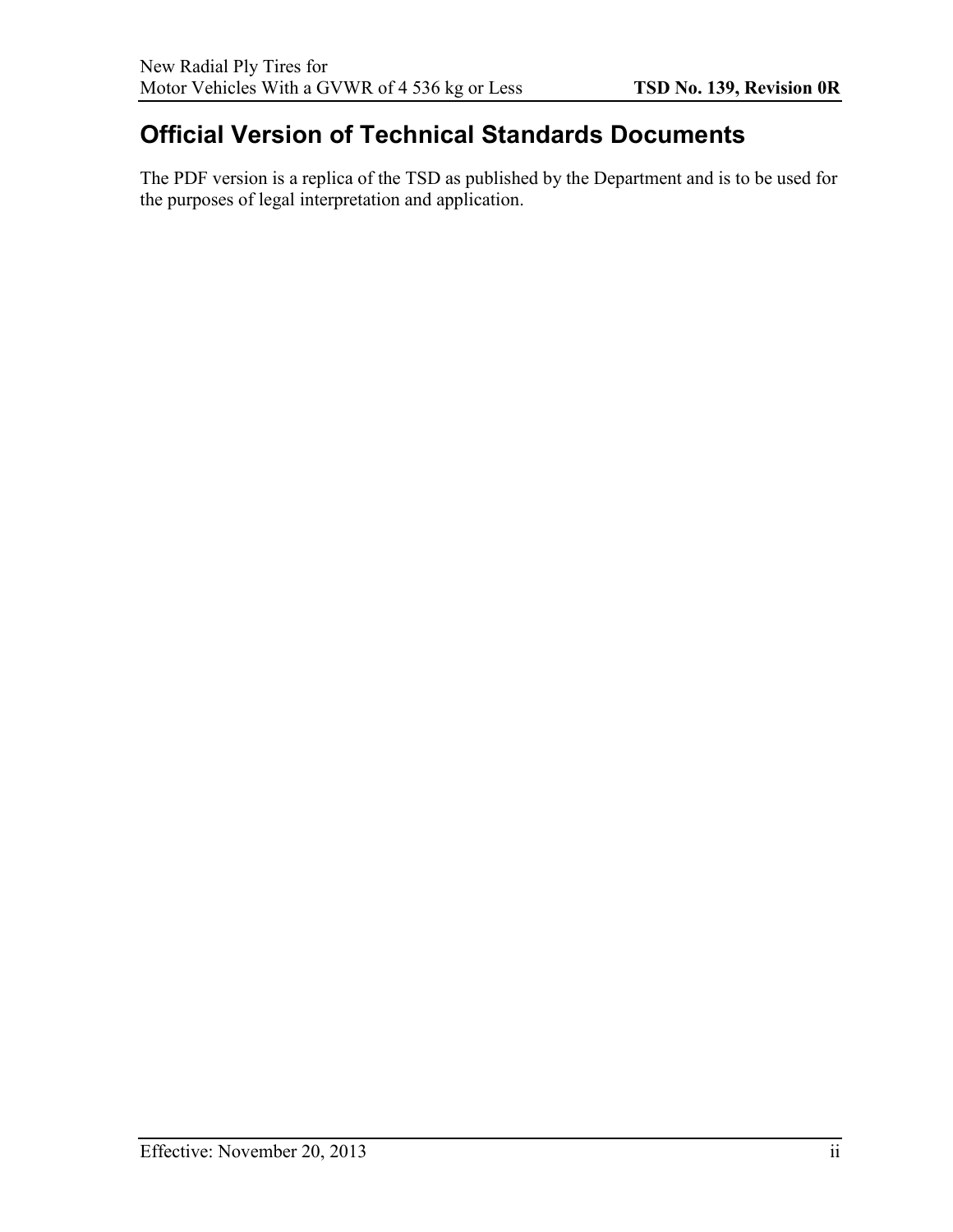# **Table of Contents**

| S2. Application and incorporation by reference __________________________________1                                                                                                                                                            |                  |
|-----------------------------------------------------------------------------------------------------------------------------------------------------------------------------------------------------------------------------------------------|------------------|
|                                                                                                                                                                                                                                               |                  |
|                                                                                                                                                                                                                                               | $\overline{4}$   |
|                                                                                                                                                                                                                                               | $\boldsymbol{4}$ |
|                                                                                                                                                                                                                                               | $\overline{4}$   |
| S5.2 Performance requirements                                                                                                                                                                                                                 | $\overline{4}$   |
| S5.3 Test sample                                                                                                                                                                                                                              |                  |
|                                                                                                                                                                                                                                               |                  |
|                                                                                                                                                                                                                                               |                  |
| S6. Test procedures, conditions and performance requirements ________________7                                                                                                                                                                |                  |
|                                                                                                                                                                                                                                               | 7                |
|                                                                                                                                                                                                                                               | 9                |
|                                                                                                                                                                                                                                               | 10               |
| S6.4 Low inflation pressure performance                                                                                                                                                                                                       | 12               |
|                                                                                                                                                                                                                                               | 14               |
| S6.6 Tubeless tire bead unseating resistance ___________________________________                                                                                                                                                              | 15               |
| S7. Phase-in schedule for tire markings<br><u>S7.</u> Phase-in schedule for tire markings<br>S7. Phase-in schedule for tire markings<br>S2. Phase-in schedule for tire markings<br>S2. Phase-in schedule for tire markings<br>S2. Phase-in sc | 15               |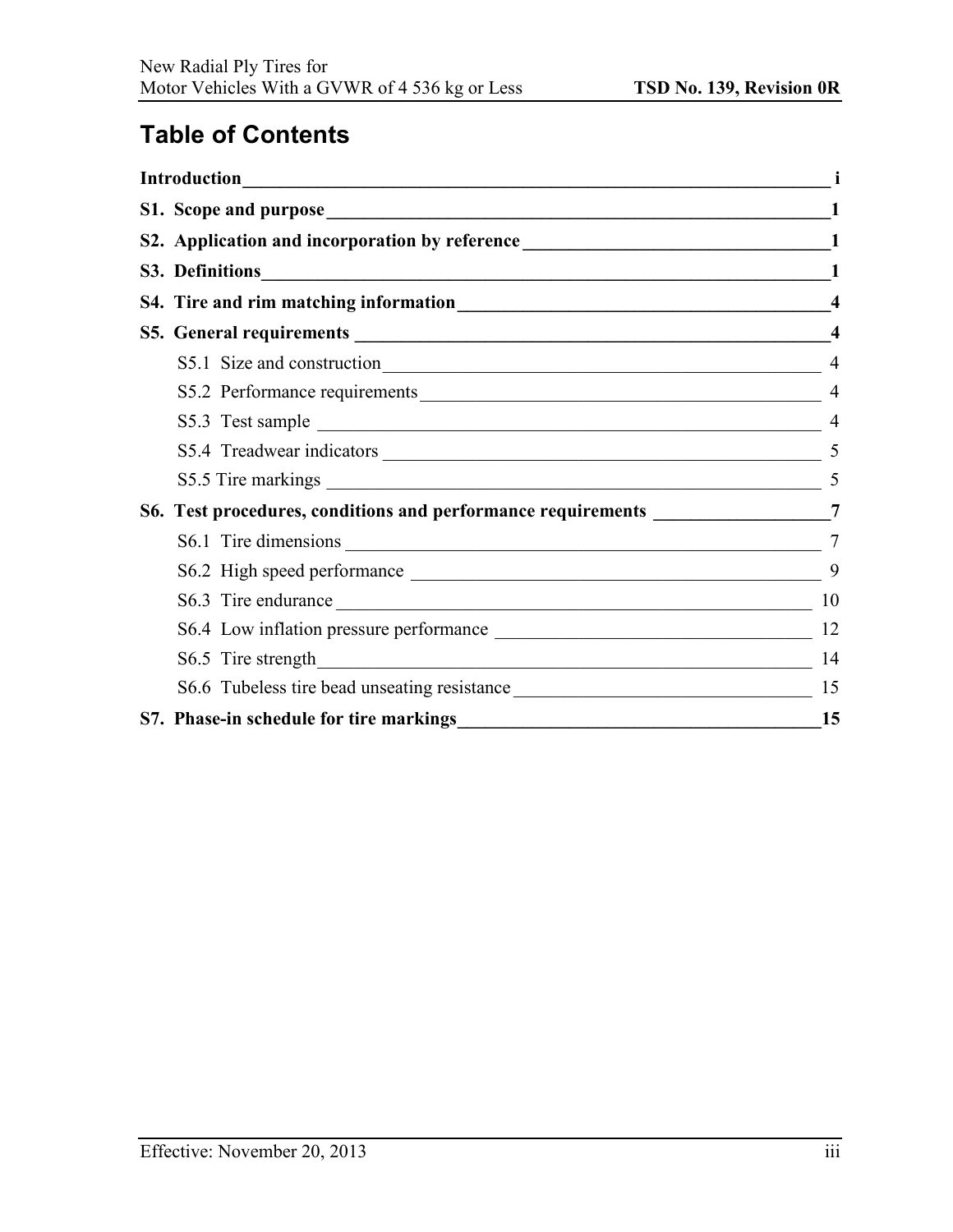# <span id="page-4-0"></span>**S1. Scope and purpose**

This Technical Standards Document (TSD) standard specifies tire dimensions, test requirements, labeling requirements, and defines tire load ratings.

# <span id="page-4-1"></span>**S2. Application and incorporation by reference**

[CONTENT DELETED] For applicability, please see subsection 5(1) of the *[Motor Vehicle](http://laws.justice.gc.ca/eng/regulations/SOR-2013-198/)  [Tire Safety Regulations](http://laws.justice.gc.ca/eng/regulations/SOR-2013-198/)*.

## <span id="page-4-2"></span>**S3. Definitions**

[1](#page-4-3) **Bead** means the part of the tire that is made of steel wires, wrapped or reinforced by ply cords and that is shaped to fit the rim. *(Talon)* 

**Bead separation** means a breakdown of the bond between components in the bead. *(Séparation du talon)* 

<sup>1</sup> Bias ply tire means a pneumatic tire in which the ply cords that extend to the beads are laid at alternate angles substantially less than 90 degrees to the centerline of the tread. *(Pneu à carcasse diagonale)* 

**Carcass** means the tire structure, except tread and sidewall rubber which, when inflated, bears the load. *(Carcasse)* 

**Chunking** means the breaking away of pieces of the tread or sidewall. *(Arrachement)* 

**Cord** means the strands forming the plies in the tire. *(Câblé)* 

**Cord separation** means the parting of cords from adjacent rubber compounds. *(Séparation de câblés)* 

**Cracking** means any parting within the tread, sidewall, or innerliner of the tire extending to cord material. *(Fissuration)* 

**Extra load tire** means a tire designed to operate at higher loads and higher inflation pressure than the corresponding standard tire. *(Pneu à charge supplémentaire)* 

**Groove** means the space between two adjacent tread ribs. *(Sillon)*

**Innerliner** means the layer(s) forming the inside surface of a tubeless tire that contains the inflating medium within the tire. *(Calandrage intérieur)* 

<span id="page-4-3"></span><sup>&</sup>lt;sup>1</sup> Please see subsection 1(1) of the *[Motor Vehicle Tire Safety Regulations](http://laws.justice.gc.ca/eng/regulations/SOR-2013-198/)* (MVTSR) for the applicable definition.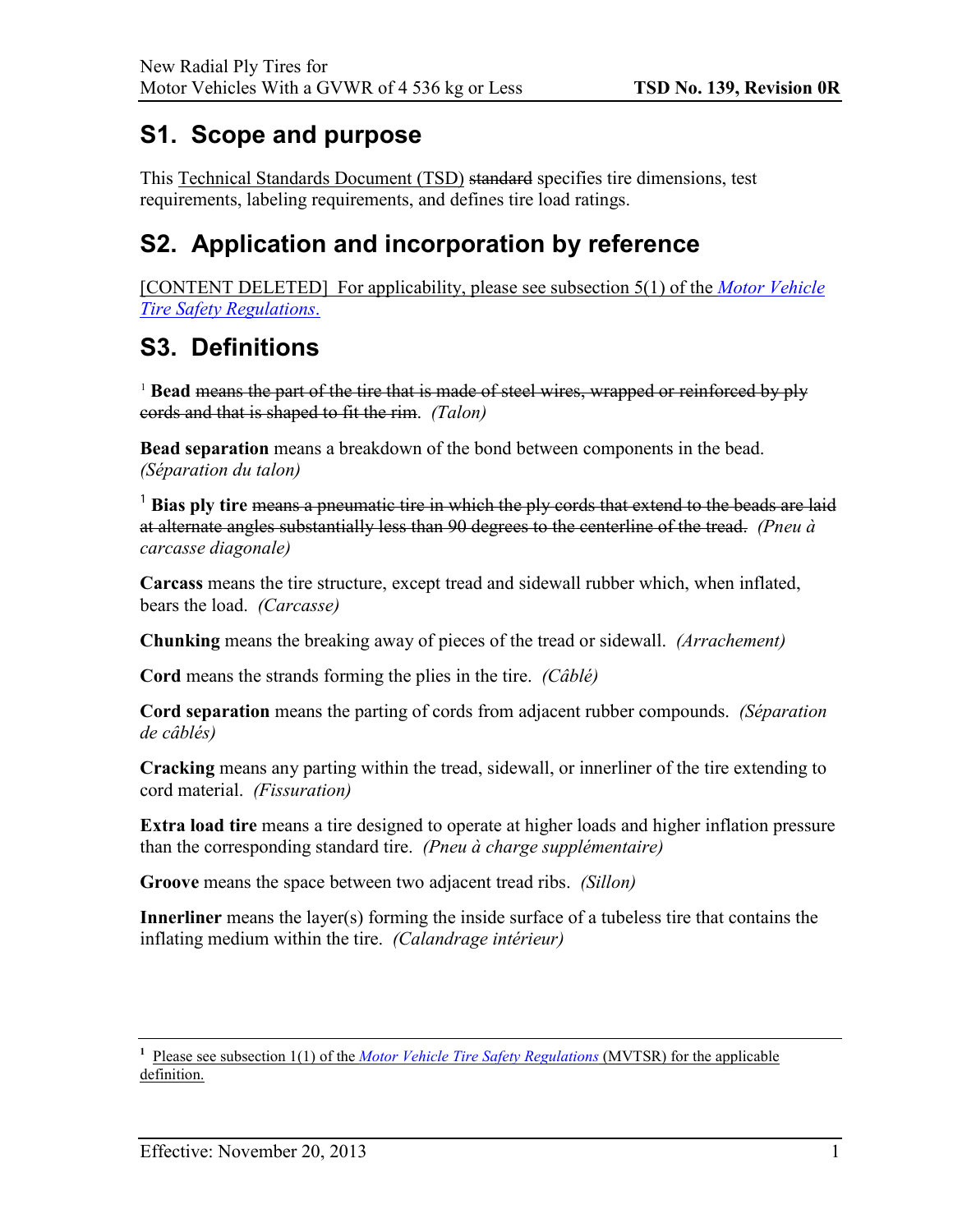**Innerliner separation** means the parting of the innerliner from cord material in the carcass.

*(Séparation du calandrage intérieur)*

[2](#page-5-0) **Light-truck tire** or **LT tire Light truck (LT) tire** means a tire designated by its manufacturer as primarily intended for use on lightweight trucks or multipurpose passenger vehicles. *(Pneu pour camion léger)*

<sup>[3](#page-5-1)</sup> Load rating means the maximum load that a tire is rated to carry for a given inflation pressure. *(Charge nominale)* 

<sup>3</sup> **Maximum load rating** means the load rating for a tire at the maximum permissible inflation pressure for that tire. *(Limite de charge nominale)* 

<sup>3</sup> **Maximum permissible inflation pressure** means the maximum cold inflation pressure to which a tire may be inflated. *(Pression maximale permise de gonflage)* 

**Measuring rim** means the rim on which a tire is fitted for physical dimension requirements. *(Jante de mesure)*

**Open splice** means any parting at any junction of tread, sidewall, or innerliner that extends to cord material. *(Séparation de soudure)* 

**Outer diameter** means the overall diameter of an inflated new tire. *(Diamètre extérieur)*

**Overall width** means the linear distance between the exteriors of the sidewalls of an inflated tire, including elevations due to labeling, decoration, or protective bands or ribs. *(Largeur hors tout)* 

<sup>2</sup> **Passenger car tire** means a tire intended for use on passenger cars, multi-purpose passenger vehicles, and trucks that have a gross vehicle weight rating (GVWR) of 4 536 kg (10 000 lb.) or less. *(Pneu pour voiture de tourisme)* 

[4](#page-5-2) **Ply** means a layer of rubber-coated parallel cords. *(Pli)* 

**Ply separation** means a parting of rubber compound between adjacent plies. *(Décollement entre nappes)* 

**Tire Pneumatic tire** means a mechanical device made of rubber, chemicals, fabric and steel or other materials, that, when mounted on an automotive wheel, provides the traction and contains the gas or fluid that sustains the load. *(Pneu)* 

<sup>4</sup> **Radial ply tire** means a pneumatic tire in which the ply cords that extend to the beads are laid at substantially 90 degrees to the centerline of the tread. *(Pneu à carcasse radiale)* 

<span id="page-5-0"></span>**<sup>2</sup>** Please see subsection 2(1) of the *[Motor Vehicle Safety Regulations](http://laws-lois.justice.gc.ca/eng/regulations/C.R.C.,_c._1038/)* (MVSR) for the applicable definition.

<span id="page-5-1"></span><sup>&</sup>lt;sup>3</sup> Please see subsection 1(1) of the [MVTSR](http://laws.justice.gc.ca/eng/regulations/SOR-2013-198/) for the applicable definition.

<span id="page-5-2"></span>**<sup>4</sup>** Please see subsection 1(1) of the [MVTSR](http://laws.justice.gc.ca/eng/regulations/SOR-2013-198/) for the applicable definition.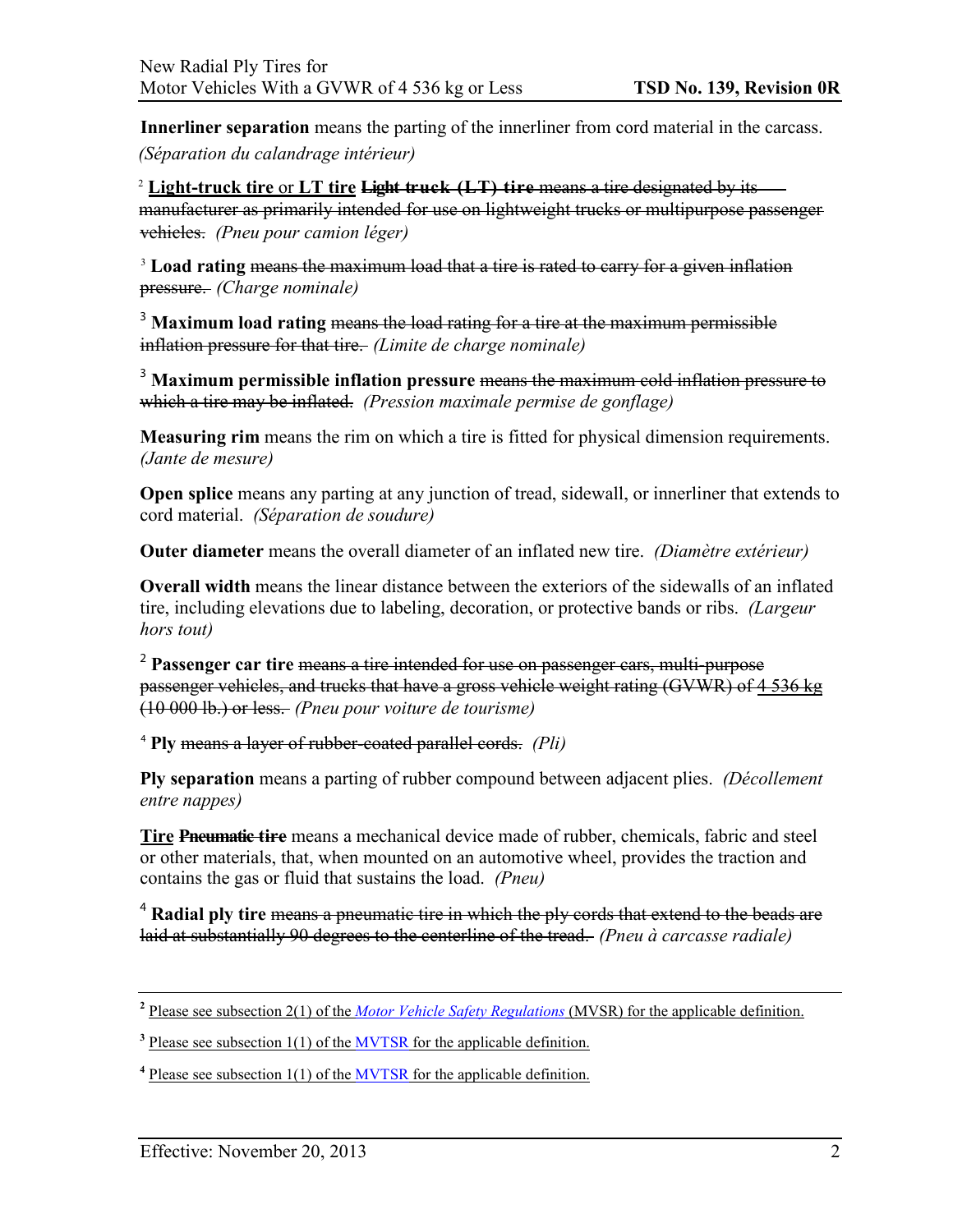**Reinforced tire** means a tire designed to operate at higher loads and at higher inflation pressures than the corresponding standard tire. *(Pneu renforcé)*

<sup>4</sup> Rim <del>means a metal support for a tire or a tire and tube assembly upon which the tire beads</del> are seated. *(Jante)* 

**Section width** means the linear distance between the exteriors of the sidewalls of an inflated tire, excluding elevations due to labeling, decoration, or protective bands. *(Grosseur du boudin)* 

<sup>4</sup> **Sidewall** means that portion of a tire between the tread and bead. *(Flanc)* 

**Sidewall separation** means the parting of the rubber compound from the cord material in the sidewall. *(Séparation des flancs)* 

<sup>[5](#page-6-0)</sup> Winter tire Snow tire means a tire that attains a traction index equal to or greater than 110, compared to the ASTM E-1136 Standard Reference Test Tire when using the snow traction test as described in ASTM F-1805-00, *Standard Test Method for Single Wheel Driving Traction in a Straight Line on Snow- and Ice-Covered Surfaces*, and which is marked with an Alpine Symbol specified in S5.5(i) on at least one sidewall. *(Pneu d'hiver)*

**Test rim** means the rim on which a tire is fitted for testing, which may be any rim listed as appropriate for use with that tire. *(Jante d'essai)* 

<sup>4</sup>**Tread** means that portion of a tire that comes into contact with the road. *(Bande de roulement)*

**Tread rib** means a tread section running circumferentially around a tire. *(Nervure de la bande de roulement)* 

**Tread separation** means pulling away of the tread from the tire carcass. *(Séparation de la bande de roulement)* 

**Treadwear indicators** (TWI) means the projections within the principal grooves designed to give a visual indication of the degrees of wear of the tread. *(Indicateurs d'usure)*

**Wheel-holding fixture** means the fixture used to hold the wheel and tire assembly securely during testing. *(Appareil de soutien de la roue)* 

<span id="page-6-0"></span>**<sup>5</sup>** Please see subsection 5(4) of the [MVTSR](http://laws.justice.gc.ca/eng/regulations/SOR-2013-198/) for the applicable definition.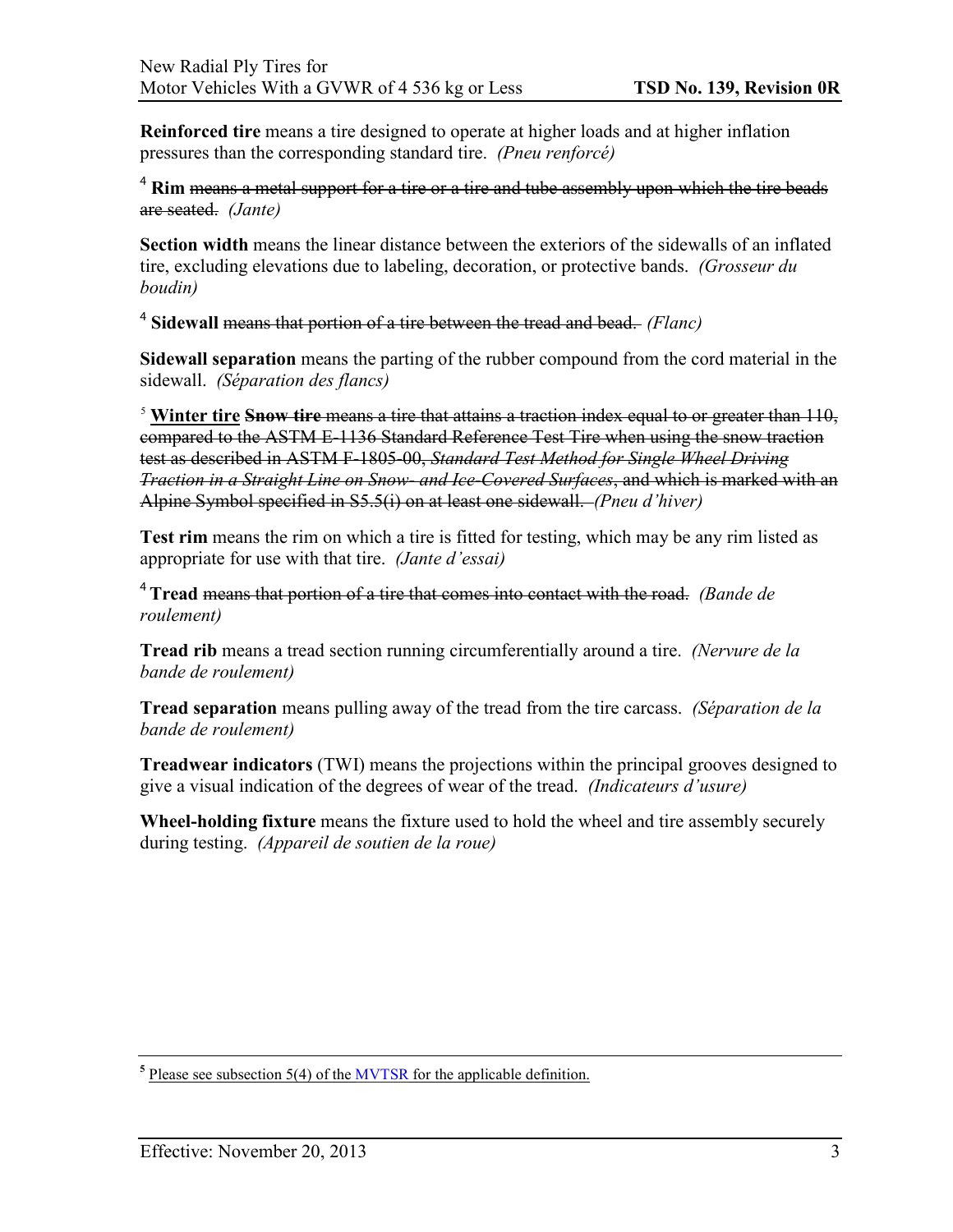## <span id="page-7-0"></span>**S4. Tire and rim matching information**

[CONTENT DELETED] Please see section 8 of the *[Motor Vehicle Tire Safety Regulations](http://laws.justice.gc.ca/eng/regulations/SOR-2013-198/)* (MVTSR) for the applicable requirements.

## <span id="page-7-1"></span>**S5. General requirements**

### <span id="page-7-2"></span>**S5.1 Size and construction**

Each tire shall fit each rim specified for its size designation in accordance with sub-section 8(1) of the [MVTSR](http://laws.justice.gc.ca/eng/regulations/SOR-2013-198/) S4.1.

### <span id="page-7-3"></span>**S5.2 Performance requirements**

Each tire shall conform to each of the following:

- (a) It shall meet the requirements specified in S6 for its tire size designation, type, and maximum permissible inflation pressure.
- (b) It shall meet each of the applicable requirements set forth in paragraphs (c) and (d) of this S5.2 when mounted on a model rim assembly corresponding to any rim designated by the tire manufacturer for use with the tire in accordance with subsection  $8(1)$  of the [MVTSR](http://laws.justice.gc.ca/eng/regulations/SOR-2013-198/)  $S4$ .
- (c) Its maximum permissible inflation pressure shall be 240, 280, 300, 340, or 350 kPa.
- (d) Its load rating shall be that specified either in a submission made by an individual manufacturer, pursuant to subsection  $8(1)$  of the [MVTSR](http://laws.justice.gc.ca/eng/regulations/SOR-2013-198/)  $$4$ , or in one of the publications described in subsection 8(2) of the [MVTSR](http://laws.justice.gc.ca/eng/regulations/SOR-2013-198/) S4 for its size designation, type, and each appropriate inflation pressure. If the maximum load rating for a particular tire size is shown in more than one of the publications described in subsection 8(2) of the [MVTSR](http://laws.justice.gc.ca/eng/regulations/SOR-2013-198/) S4, each tire of that size designation shall have a maximum load rating that is not less than the published maximum load rating, or if there are differing maximum load ratings for the same tire size designation, not less than the lowest published maximum load rating.

### <span id="page-7-4"></span>**S5.3 Test sample**

For the tests specified in S6, use:

- (a) One tire for high speed;
- (b) Another tire for endurance and low inflation pressure performance; and
- (c) A third tire for physical dimensions, resistance to bead unseating, and strength, in sequence.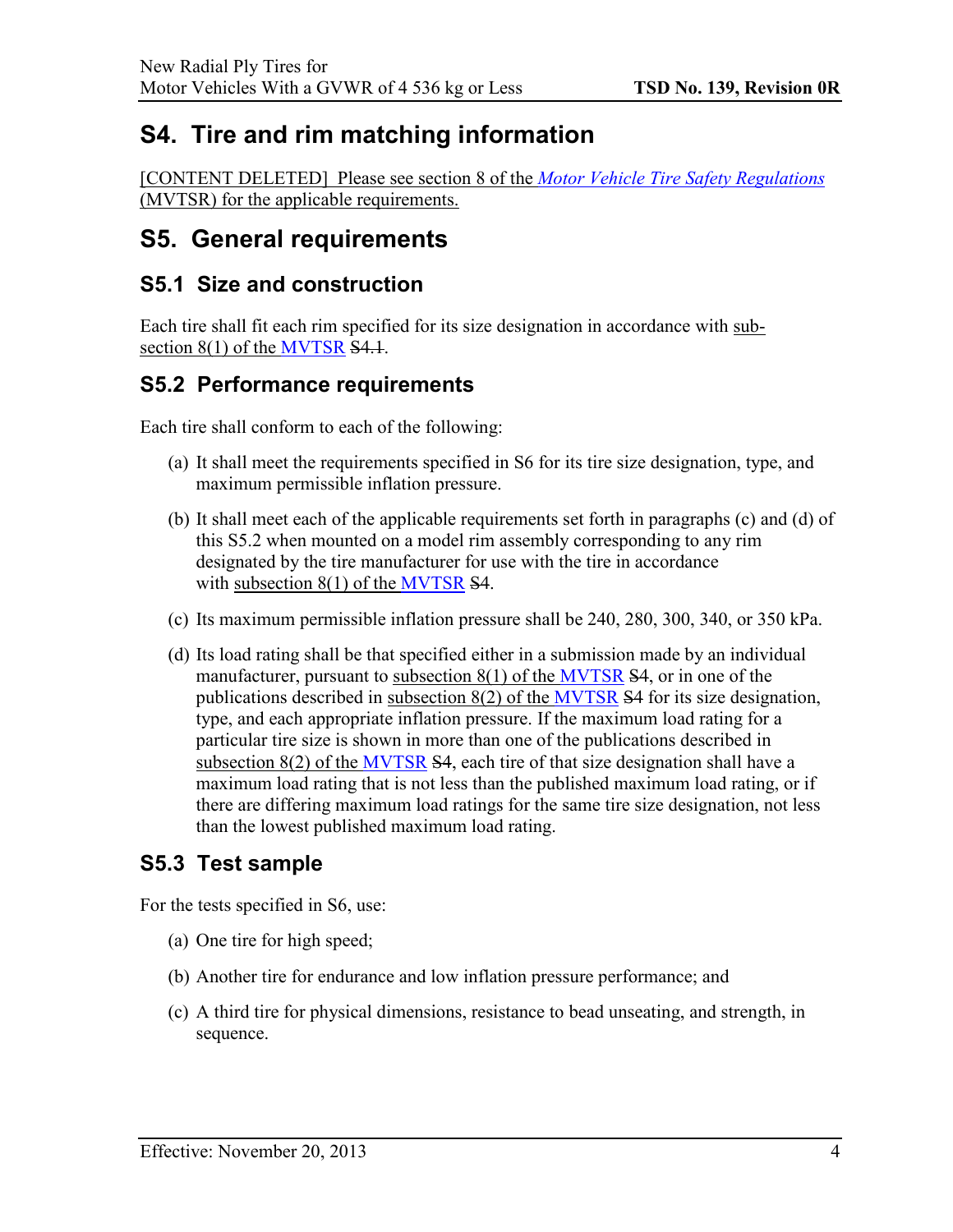### <span id="page-8-0"></span>**S5.4 Treadwear indicators**

Except in the case of tires with a 305 mm (12-inch) or smaller rim diameter, each tire shall have not less than six treadwear indicators spaced approximately equally around the circumference of the tire that enable a person inspecting the tire to determine visually whether the tire has worn to a tread depth of 1.6 mm (one-sixteenth of an inch). Tires with a 305 mm (12-inch) or smaller rim diameter shall have not less than three such treadwear indicators.

## <span id="page-8-1"></span>**S5.5 Tire markings**

Except as specified in paragraphs (a) through (i) of S5.5, each tire must be marked on each sidewall with the information specified in S5.5(a) through (d) and on one sidewall with the information specified in  $S5.5(e)$  through (i) according to the phase-in schedule specified in S7 of this standard. The markings must be placed between the maximum section width and the bead on at least one sidewall, unless the maximum section width of the tire is located in an area that is not more than one-fourth of the distance from the bead to the shoulder of the tire. If the maximum section width falls within that area, those markings must appear between the bead and a point one-half the distance from the bead to the shoulder of the tire, on at least one sidewall. The markings must be in letters and numerals not less than 2 mm (0.078 inches) high and raised above or sunk below the tire surface not less than 0.4 mm (0.015 inch).

- (a) The symbol DOT, which constitutes a certification that the tire conforms to applicable Federal motor vehicle safety standards; **<sup>6</sup>**
- (b) The tire size designation as listed in the documents and publications specified in section 8 of th[e MVTSR](http://laws.justice.gc.ca/eng/regulations/SOR-2013-198/) S4.1.1 of this standard;
- (c) The maximum permissible inflation pressure, subject to the limitations of S5.5.4 through S5.5.6 of this TSD standard;**[7](#page-8-2)**
- (d) The maximum load rating**[8](#page-8-3)** and for LT tires, the letter designating the tire load range;
- (e) The generic name of each cord material used in the plies (both sidewall and tread area) of the tire;
- (f) The actual number of plies in the sidewall and the actual number of plies in the tread area, if different;
- (g) The term "tubeless" or "tube type," as applicable;

**<sup>6</sup>** Please see section 7 of the [MVTSR](http://laws.justice.gc.ca/eng/regulations/SOR-2013-198/) for the applicable requirements.

<span id="page-8-2"></span>**<sup>7</sup>** Please see subsection 5(2) of the [MVTSR](http://laws.justice.gc.ca/eng/regulations/SOR-2013-198/) for additional requirements.

<span id="page-8-3"></span>**<sup>8</sup>** Please see subsection 5(3) of the [MVTSR](http://laws.justice.gc.ca/eng/regulations/SOR-2013-198/) for additional requirements.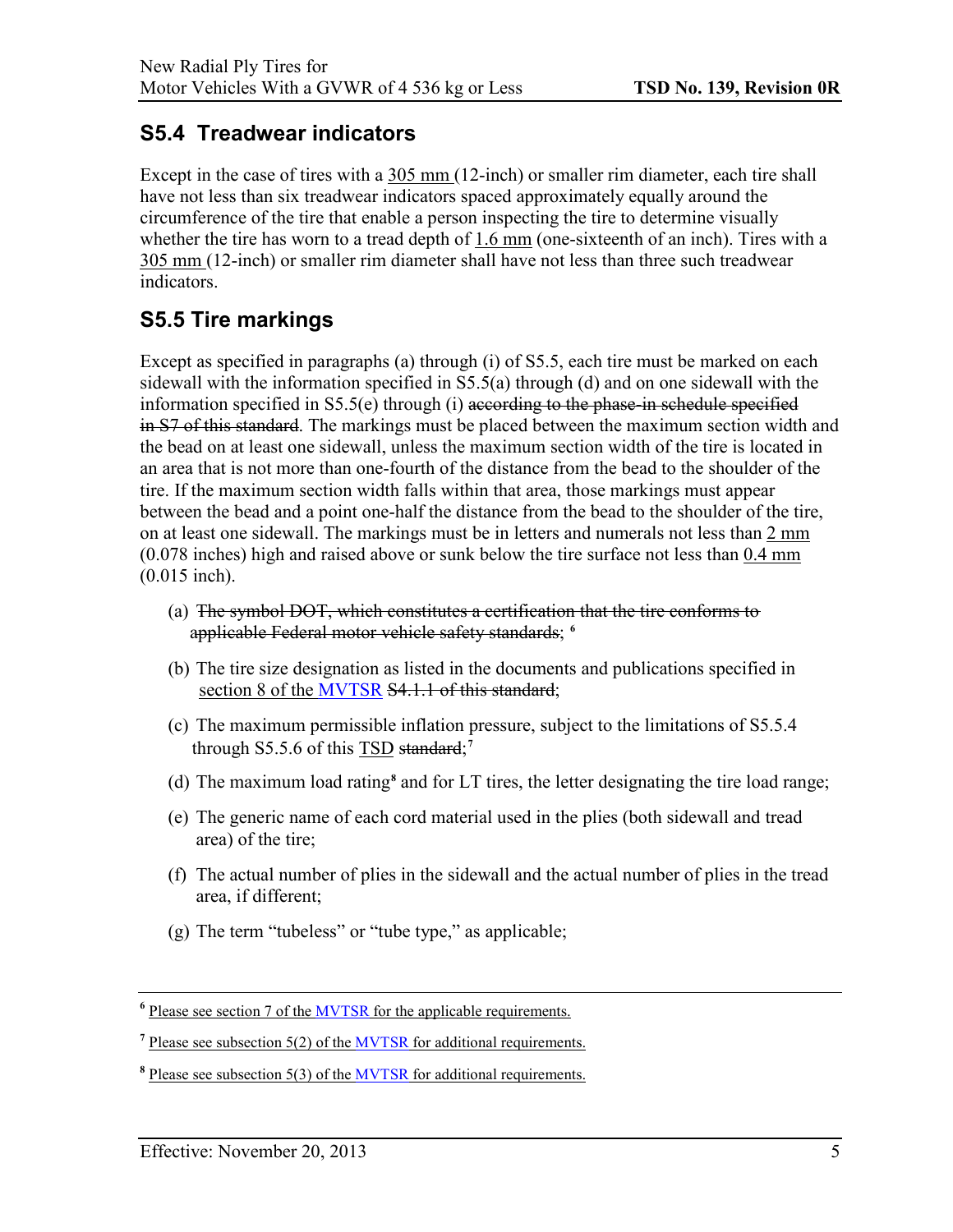- (h) The word "radial," if the tire is a radial ply tire; and
- (i) Alpine Symbol. A tire meeting the definition of a winter tire snow tire, as defined in paragraph S3 may, at the option of the manufacturer, show the pictograph of a mountain with a snowflake as shown below. If the manufacturer chooses to mark the winter tire snow tire with the alpine symbol, the mountain profile must have a minimum base of 15 mm and a minimum height of 15 mm, and must contain three peaks with the middle peak being the tallest. Inside the mountain, there must be a sixsided snowflake having a minimum height of one-half the tallest peak.



#### **S5.5.1 Tire identification number**

- (a) *Tires manufactured before September 1, 2009*. Each tire must be labeled with the tire identification number required by 49 CFR part 574 on a sidewall of the tire. Except for retreaded tires, either the tire identification number or a partial tire identification number, containing all characters in the tire identification number, except for the date code and, at the discretion of the manufacturer, any optional code, must be labeled on the other sidewall of the tire.
- (b) *Tires manufactured on or after September 1, 2009*. Each tire must be labeled with the tire identification number required by section 6 of the [MVTSR](http://laws.justice.gc.ca/eng/regulations/SOR-2013-198/) 49 CFR part 574 on the intended outboard sidewall of the tire. Except for retreaded tires, either Either the tire identification number or a partial tire identification number, containing all characters in the tire identification number, except for the date code and, at the discretion of the manufacturer, any optional code, must be labeled on the other sidewall of the tire. Except for retreaded tires, if If a tire does not have an intended outboard sidewall, the tire must be labeled with the tire identification number required by section 6 of the [MVTSR](http://laws.justice.gc.ca/eng/regulations/SOR-2013-198/) 49 CFR part 574 on one sidewall and with either the tire identification number or a partial tire identification number, containing all characters in the tire identification number, except for the date code and, at the discretion of the manufacturer, any optional code, on the other sidewall.

#### **S5.5.2** [Reserved]

**S5.5.3** Each tire must be labeled with the name of the manufacturer, or brand name and number assigned to the manufacturer in the manner specified in section 6 of the [MVTSR](http://laws.justice.gc.ca/eng/regulations/SOR-2013-198/) 49 CFR part 574.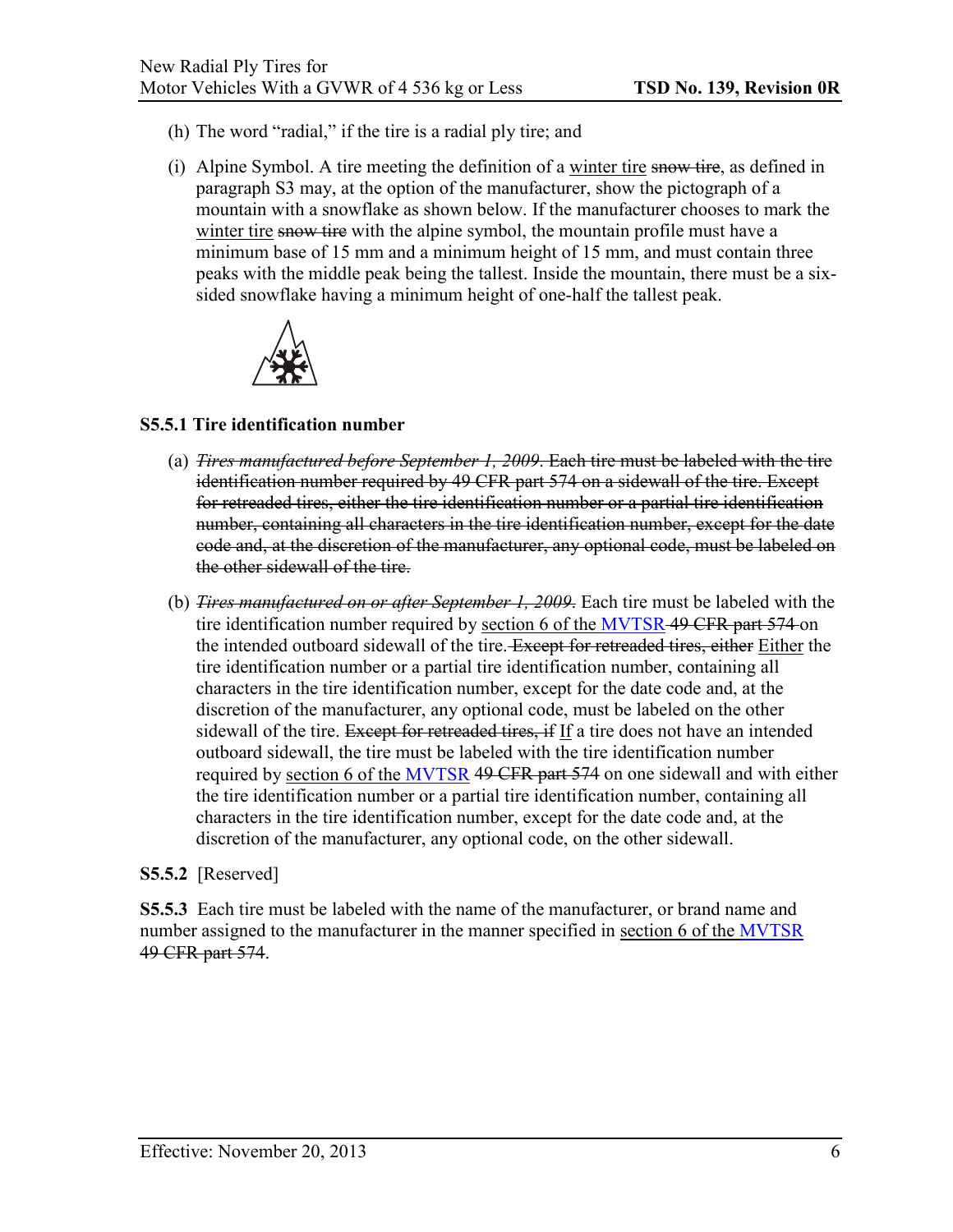**S5.5.4** For passenger car tires, if the maximum inflation pressure of a tire is 240, 280, 300, 340, or 350, then:

- (a) Each marking of that inflation pressure pursuant to S5.5(c) must be followed in parenthesis by the equivalent psi, rounded to the next higher whole number; and
- (b) Each marking of the tire's maximum load rating pursuant to S5.5(d) in kilograms must be followed in parenthesis by the equivalent load rating in pounds, rounded to the nearest whole number.

**S5.5.5** If the maximum inflation pressure of a tire is 420 kPa (60 psi), the tire must have permanently moulded into or onto both sidewalls, in letters and numerals not less than 12.7 mm  $(\frac{1}{2}$  inch) high, the words "Inflate to 60 psi" or "Inflate to 420 kPa (60 psi)". On both sidewalls, the words must be positioned in an area between the tire shoulder and the bead of the tire. However, the words must be also positioned on the tire so that they are not obstructed by the flange of any rim designated for use with that tire in this TSD or in TSD 110 standard or in Standard No. 110 (Sec. 571.110 of this part).

**S5.5.6** For LT tires, the maximum permissible inflation pressure shown must be the inflation pressure that corresponds to the maximum load of the tire for the tire size as specified in one of the publications described in subsection 8(2) of the [MVTSR](http://laws.justice.gc.ca/eng/regulations/SOR-2013-198/) S4.1.1.(b) of Sec. 571.139. At the manufacturer's option, the shown inflation pressure may be as much as 69 kPa (10 psi) greater than the inflation pressure corresponding to the specified maximum load.

## <span id="page-10-0"></span>**S6. Test procedures, conditions and performance requirements**

Each tire shall meet all of the applicable requirements of this section when tested according to the conditions and procedures set forth in S5 and S6.1 through S6.6.

### <span id="page-10-1"></span>**S6.1 Tire dimensions**

### **S6.1.1 Test conditions and procedures**

#### **S6.1.1.1 Tire preparation**

**S6.1.1.1.1** Mount the tire on the measuring rim specified by the tire manufacturer or in one of the publications listed in section 8 of the [MVTSR](http://laws.justice.gc.ca/eng/regulations/SOR-2013-198/) \$4.1.1.

**S6.1.1.1.2** For passenger car tires, inflate to the pressure specified in the following table:

| <b>Inflation pressure (kPa)</b> |            |
|---------------------------------|------------|
| <b>Standard</b>                 | Reinforced |
| 180                             | 220        |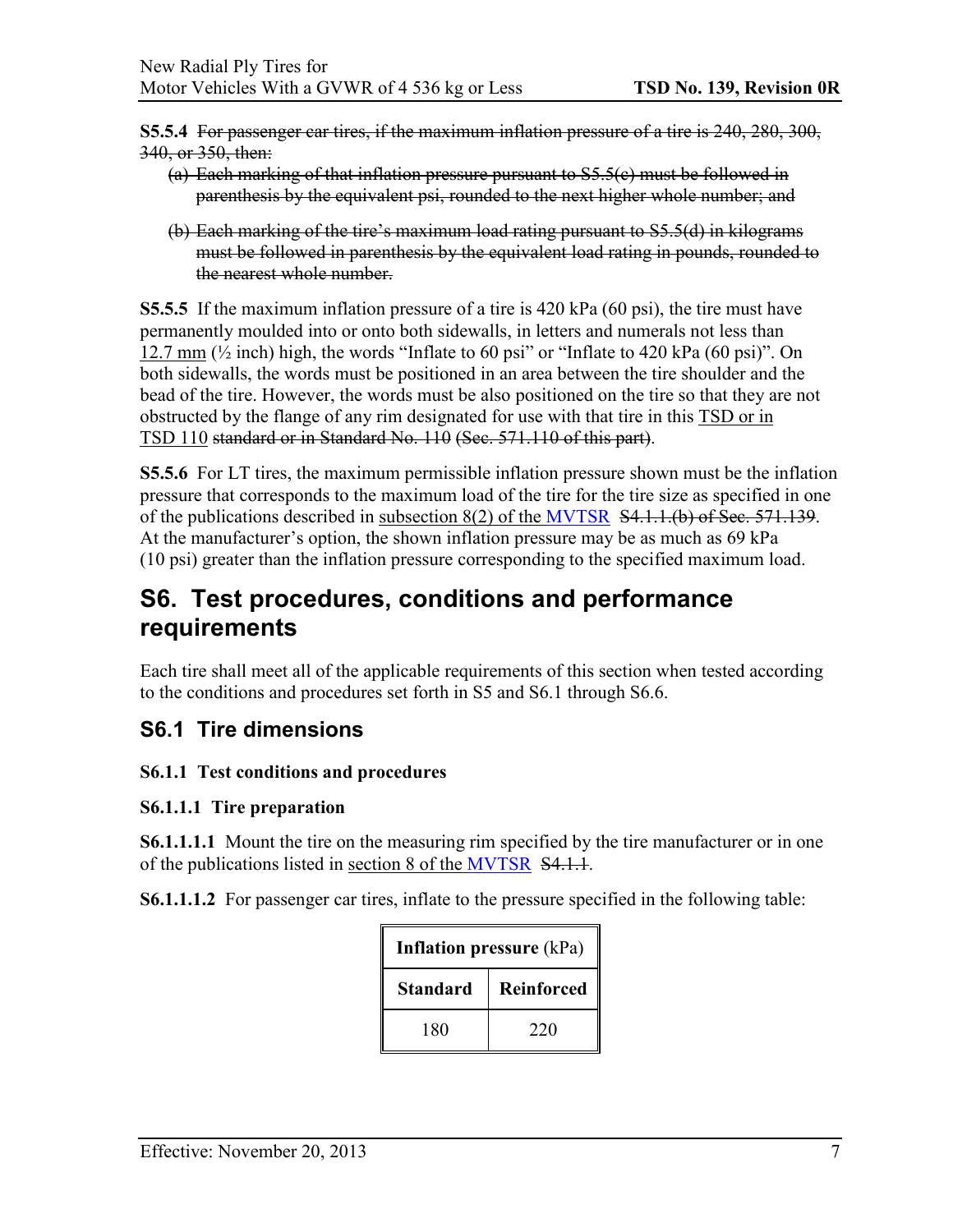**S6.1.1.1.3** In the case of a LT tire, inflate it to the pressure at maximum load as labeled on the sidewall.

**S6.1.1.1.4** Condition the assembly at an ambient room temperature of 20°C to 30°C for not less than 24 hours.

**S6.1.1.1.5** Readjust the tire pressure to that specified in S6.1.1.1.2 or in S6.1.1.1.3, as applicable.

#### **S6.1.1.2 Test procedure**

**S6.1.1.2.1** Measure the section width and overall width by caliper at six points approximately equally spaced around the circumference of the tire, avoiding measurement of the additional thickness of the special protective ribs or bands. The averages of the measurements so obtained are taken as the section width and overall width, respectively.

**S6.1.1.2.2** Determine the outer diameter by measuring the maximum circumference of the tire and dividing the figure so obtained by Pi (3.14).

#### **S6.1.2 Performance requirements**

The actual section width and overall width for each tire, measured in accordance with S6.1.1.2, shall not exceed the section width and overall width specified in a submission made by an individual manufacturer, pursuant to subsection 8(1) of the [MVTSR](http://laws.justice.gc.ca/eng/regulations/SOR-2013-198/) S4.1.1(a), or in one of the publications described in subsection  $8(2)$  of the [MVTSR](http://laws.justice.gc.ca/eng/regulations/SOR-2013-198/)  $\overline{S4,1,1(b)}$ , for its size designation and type by more than:

- (a) (For tires with a maximum permissible inflation pressure of 220, 250, or 275 kPa (32, 36, or 40 psi) 7 percent, or
- (b) (For tires with a maximum permissible inflation pressure of 240, 280, 300, 340, or 350 kPa) 7 percent or 10 mm (0.4 inches), whichever is larger.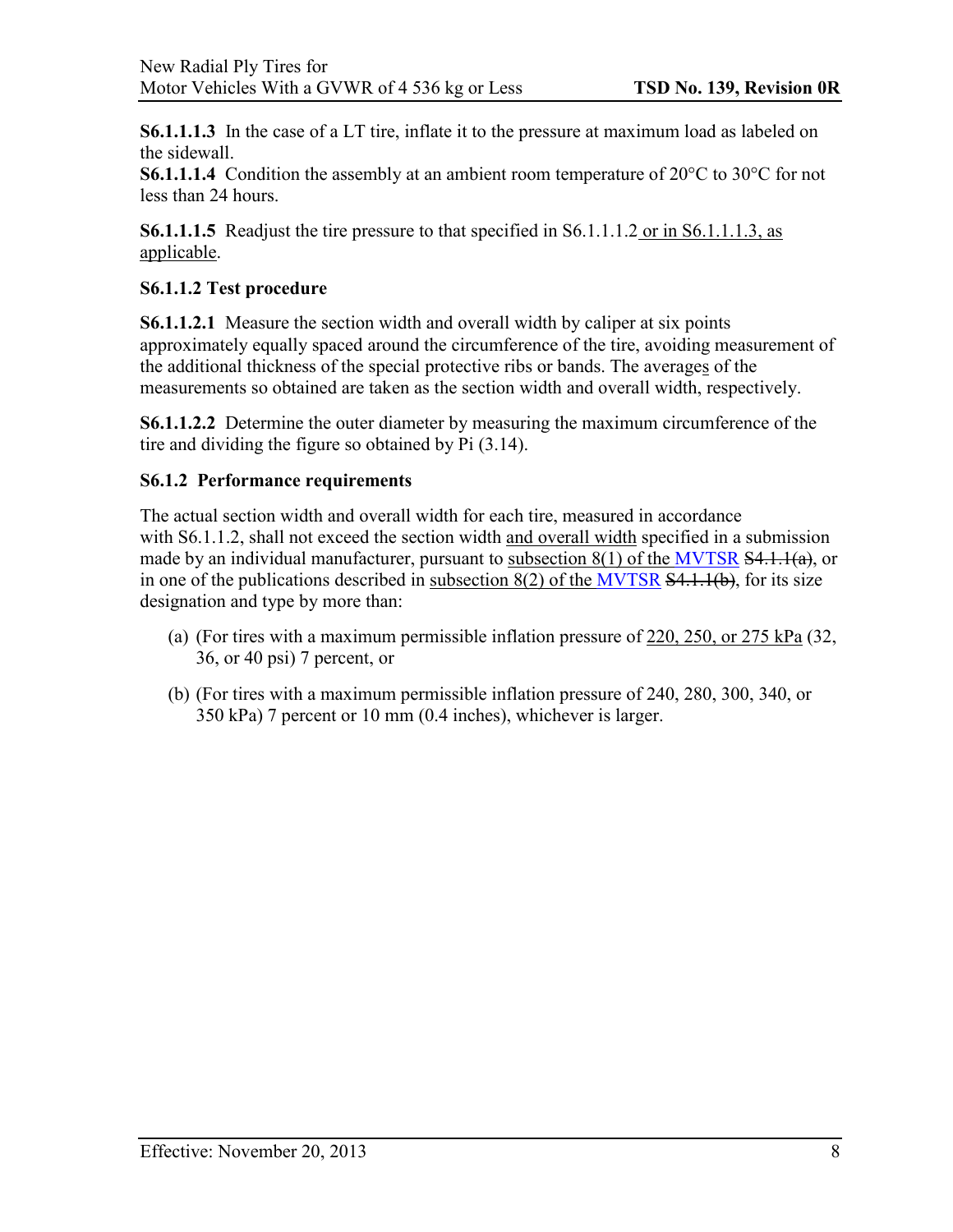### <span id="page-12-0"></span>**S6.2 High speed performance**

#### **S6.2.1 Test conditions and procedures**

#### **S6.2.1.1 Preparation of tire**

**S6.2.1.1.1** Mount the tire on a test rim and inflate it to the pressure specified for the tire in the following table:

| Tire application                                                                                       | <b>Test pressure</b><br>(kPa) |  |
|--------------------------------------------------------------------------------------------------------|-------------------------------|--|
| Passenger car tires                                                                                    |                               |  |
| Standard load                                                                                          | 220                           |  |
| Extra load                                                                                             | 260                           |  |
| Load Range C                                                                                           | 320                           |  |
| Load Range D                                                                                           | 410                           |  |
| Load Range E                                                                                           | 500                           |  |
| <b>Light-truck tires Light truck tires</b><br>with a nominal cross section > 295 mm<br>$(11.5$ inches) |                               |  |
| Load Range C                                                                                           | 230                           |  |
| Load Range D                                                                                           | 320                           |  |
| Load Range E                                                                                           | 410                           |  |

**S6.2.1.1.2** Condition the assembly at 32<sup>o</sup>C to 38<sup>o</sup>C for not less than 3 hours.

**S6.2.1.1.3** Before or after mounting the assembly on a test axle, readjust the tire pressure to that specified in S6.2.1.1.1.

#### **S6.2.1.2 Test procedure**

**S6.2.1.2.1** Press the assembly against the outer face of a test drum with a diameter of 1.70 m  $\pm$  1%.

**S6.2.1.2.2** Apply to the test axle a load equal to 85% of the tire's maximum load carrying capacity.

**S6.2.1.2.3** Break in the tire by running it for 2 hours at 80 km/h.

**S6.2.1.2.4** Allow tire to cool to 38°C and readjust inflation pressure to applicable pressure in 6.2.1.1.1 immediately before the test.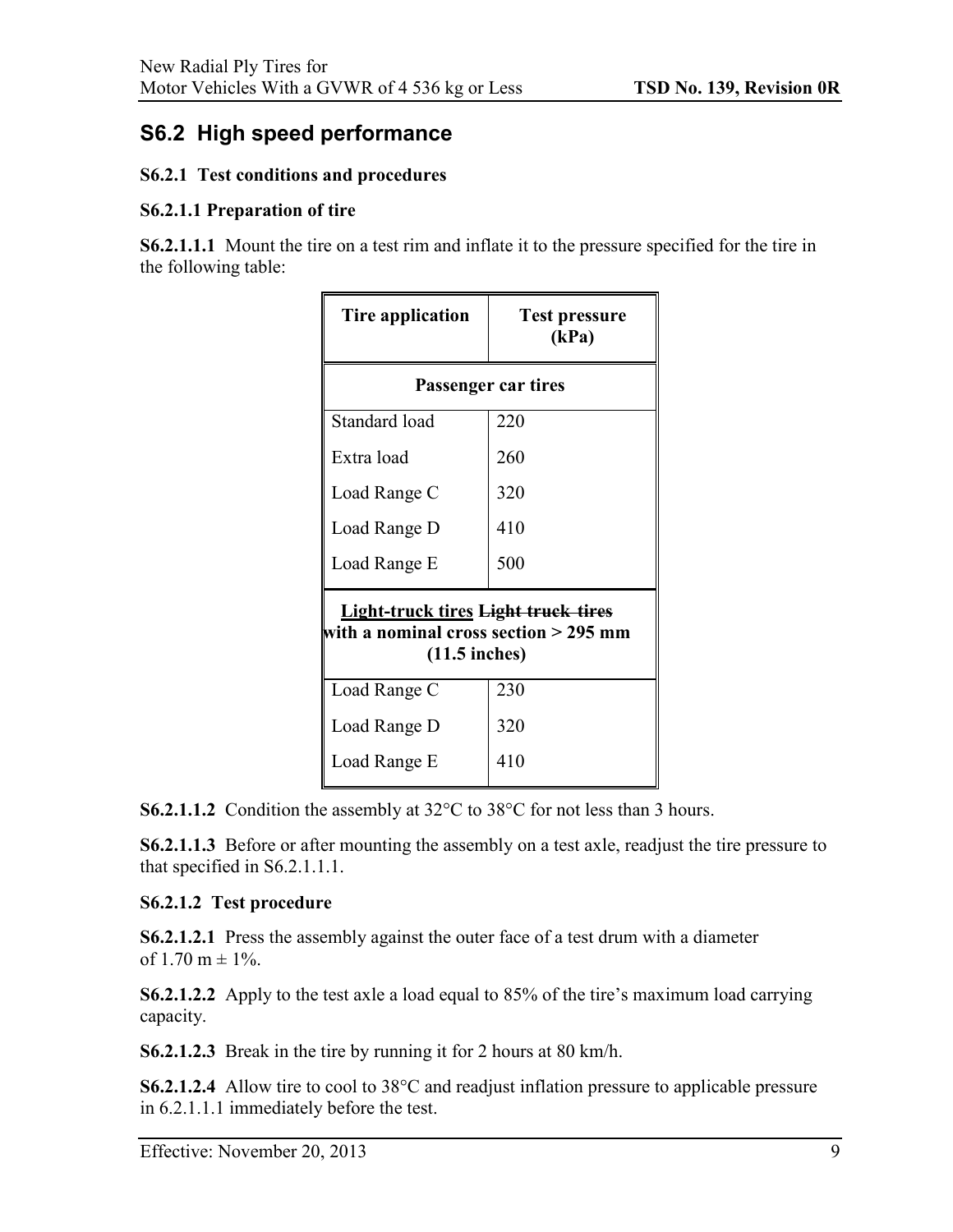**S6.2.1.2.5** Throughout the test, the inflation pressure is not corrected and the test load is maintained at the value applied in S6.2.1.2.2.

**S6.2.1.2.6** During the test, the ambient temperature, measured at a distance of not less than 150 mm and not more than 1 m from the tire, is maintained at not less than 32°C or more than 38°C.

**S6.2.1.2.7** The test is conducted, continuously and uninterrupted, for ninety minutes through three thirty-minute consecutive test stages at the following speeds: 140, 150, and 160 km/h.

**S6.2.1.2.8** Allow the tire to cool for between 15 minutes and 25 minutes. Measure its inflation pressure. Then, deflate the tire, remove it from the test rim, and inspect it for the conditions specified in S6.2.2(a).

#### **S6.2.2 Performance requirements**

When the tire is tested in accordance with S6.2.1:

- (a) There shall be no visual evidence of tread, sidewall, ply, cord, innerliner, belt or bead separation, chunking, open splices, cracking, or broken cords.
- (b) The tire pressure, when measured at any time between 15 minutes and 25 minutes after the end of the test, shall not be less than 95% of the initial pressure specified in S6.2.1.1.1.

### <span id="page-13-0"></span>**S6.3 Tire endurance**

#### **S6.3.1 Test conditions and procedures**

**S6.3.1.1 Preparation of tire**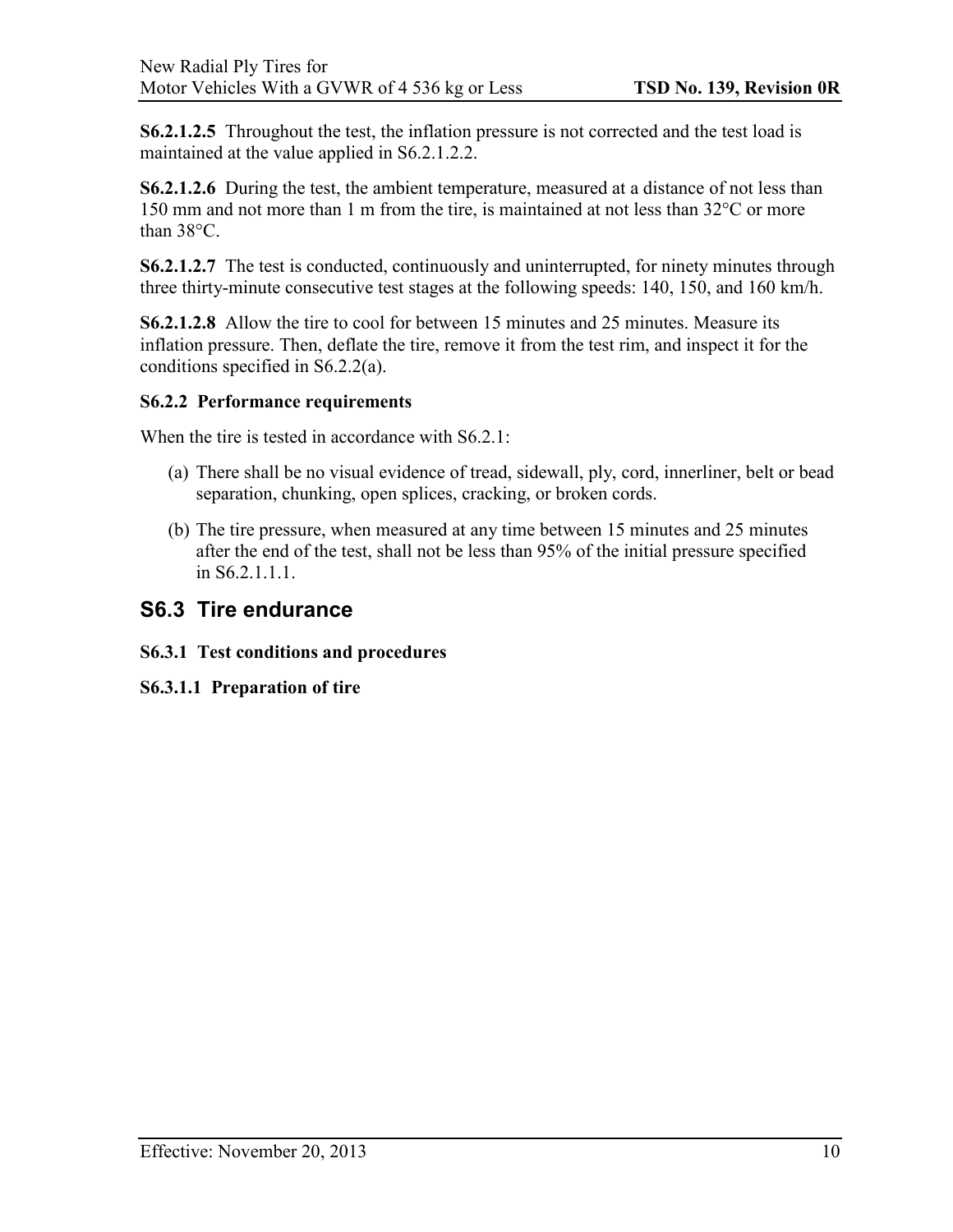**S6.3.1.1.1** Mount the tire on a test rim and inflate it to the pressure specified for the tire in the following table:

| Tire application                                                                                       | <b>Test pressure</b> (kPa) |  |
|--------------------------------------------------------------------------------------------------------|----------------------------|--|
| Passenger car tires                                                                                    |                            |  |
| Standard load                                                                                          | 180                        |  |
| Extra load                                                                                             | 220                        |  |
| Load Range C                                                                                           | 260                        |  |
| Load Range D                                                                                           | 340                        |  |
| Load Range E                                                                                           | 410                        |  |
| <b>Light-truck tires Light truck tires</b><br>with a nominal cross section > 295 mm<br>$(11.5$ inches) |                            |  |
| Load Range C                                                                                           | 190                        |  |
| Load Range D                                                                                           | 260                        |  |
| Load Range E                                                                                           | 340                        |  |

**S6.3.1.1.2** Condition the assembly at 32°C to 38°C for not less than 3 hours.

**S6.3.1.1.3** Readjust the pressure to the value specified in S6.3.1.1.1 immediately before testing.

#### **S6.3.1.2 Test procedure**

**S6.3.1.2.1** Mount the assembly on a test axle and press it against the outer face of a smooth wheel having a diameter of 1.70 m  $\pm$  1%.

**S6.3.1.2.2** During the test, the ambient temperature, measured at a distance of not less than 150 mm and not more than 1 m from the tire, is maintained at not less than 32°C or more than 38°C.

**S6.3.1.2.3** Conduct the test, without interruption, at the test speed of not less than 120 km/h with loads and test periods not less than those shown in the following table. For winter tires snow tires, conduct the test at not less than 110 km/h.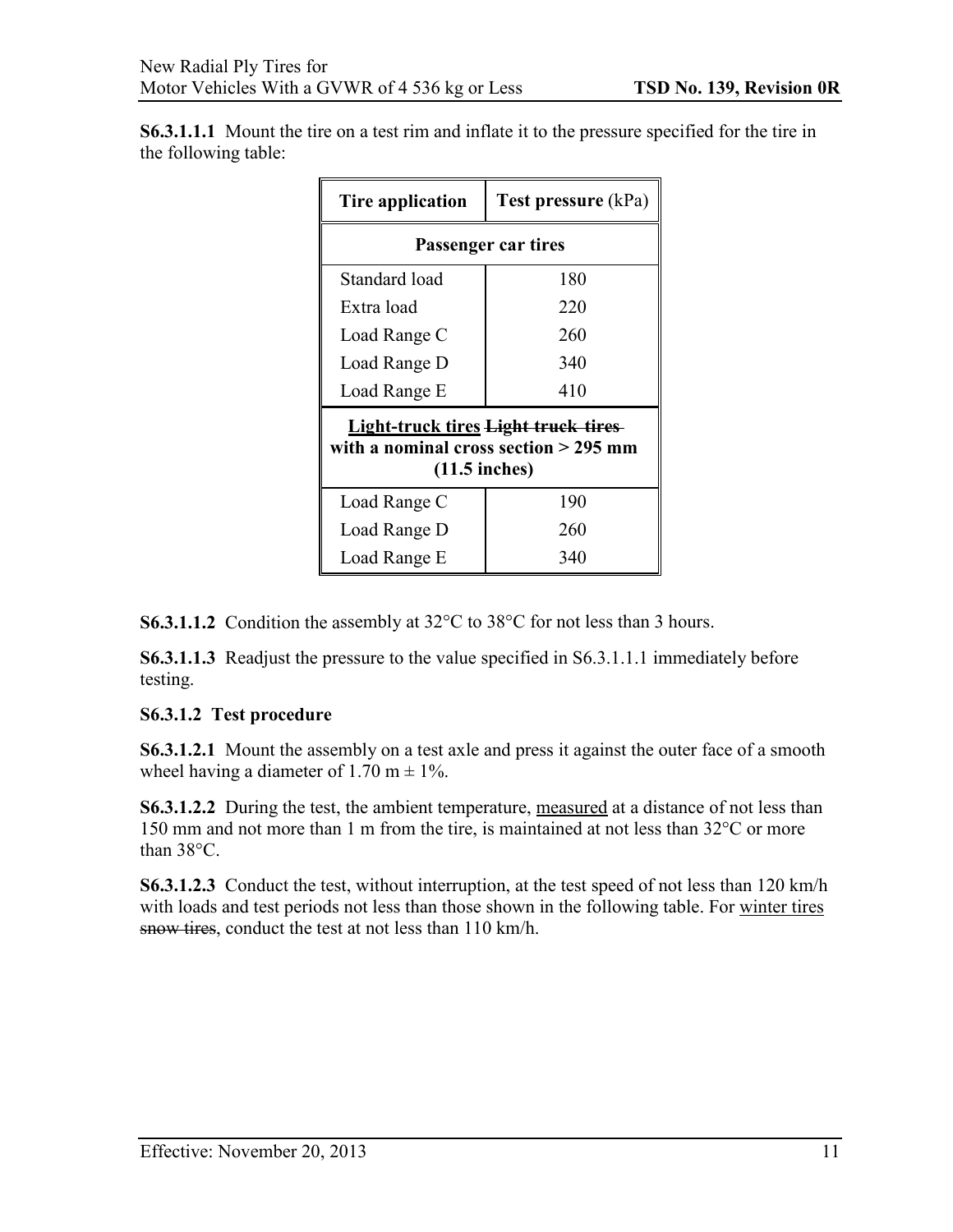| Test period | (hours) | Duration   Load as a percentage of<br>tire maximum load rating |
|-------------|---------|----------------------------------------------------------------|
|             |         | 85                                                             |
|             |         |                                                                |
|             | 24      | 100                                                            |

**S6.3.1.2.4** Throughout the test, the inflation pressure is not corrected and the test loads are maintained at the value corresponding to each test period, as shown in the table in S6.3.1.2.3.

**S6.3.1.2.5** Allow the tire to cool for between 15 minutes and 25 minutes after running the tire for the time specified in the table in S6.3.1.2.3. Measure its inflation pressure. Inspect the tire externally on the test rim for the conditions specified in S6.3.2(a).

#### **S6.3.2 Performance requirements**

When the tire is tested in accordance with S6.3.1:

- (a) There shall be no visual evidence of tread, sidewall, ply, cord, belt or bead separation, chunking, open splices, cracking, or broken cords.
- (b) The tire pressure, when measured at any time between 15 minutes and 25 minutes after the end of the test, shall not be less than 95% of the initial pressure specified in S6.3.1.1.1.

### <span id="page-15-0"></span>**S6.4 Low inflation pressure performance**

#### **S6.4.1 Test conditions and procedures**

#### **S6.4.1.1 Preparation of tire**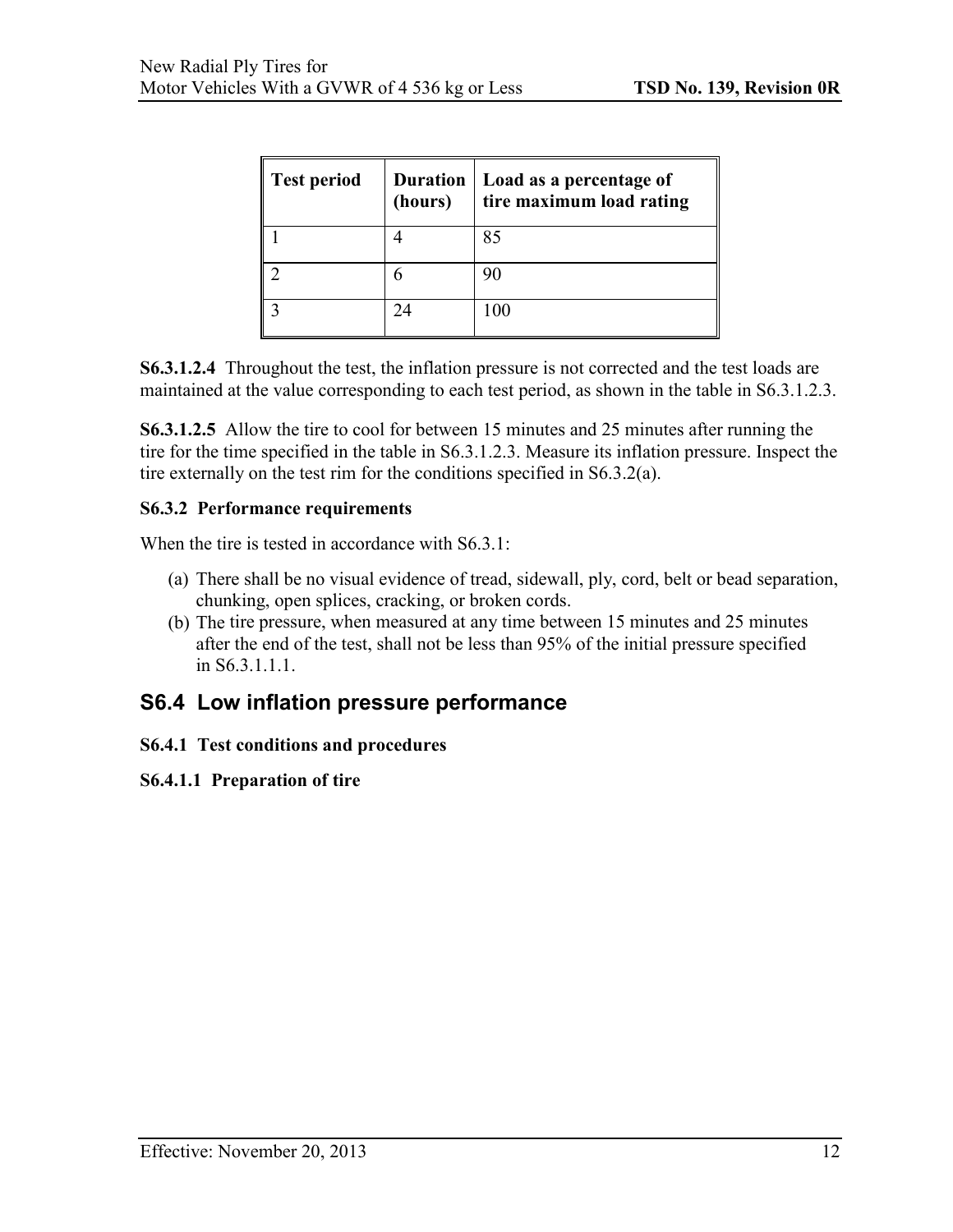**S6.4.1.1.1** This test is conducted following completion of the tire endurance test using the same tire and rim assembly tested in accordance with S6.3 with the tire deflated to the following appropriate pressure:

| Tire application                                                                                        | <b>Test pressure</b><br>(kPa) |  |
|---------------------------------------------------------------------------------------------------------|-------------------------------|--|
| Passenger car tires                                                                                     |                               |  |
| Standard load                                                                                           | 140                           |  |
| Extra load                                                                                              | 160                           |  |
| Load Range C                                                                                            | 200                           |  |
| Load Range D                                                                                            | 260                           |  |
| Load Range E                                                                                            | 320                           |  |
| <b>Light-Truck Tires Light Truck Tires</b><br>with a nominal cross section $>$ 295<br>$mm(11.5$ inches) |                               |  |
| Load Range C                                                                                            | 150                           |  |
| Load Range D                                                                                            | 200                           |  |
| Load Range E                                                                                            | 260                           |  |

**S6.4.1.1.2** After the tire is deflated to the appropriate test pressure in S6.4.1.1.1 at the completion of the endurance test, condition the assembly at 32°C to 38°C for not less than 2 hours.

**S6.4.1.1.3** Before or after mounting the assembly on a test axle, readjust the tire pressure to that specified in S6.4.1.1.1.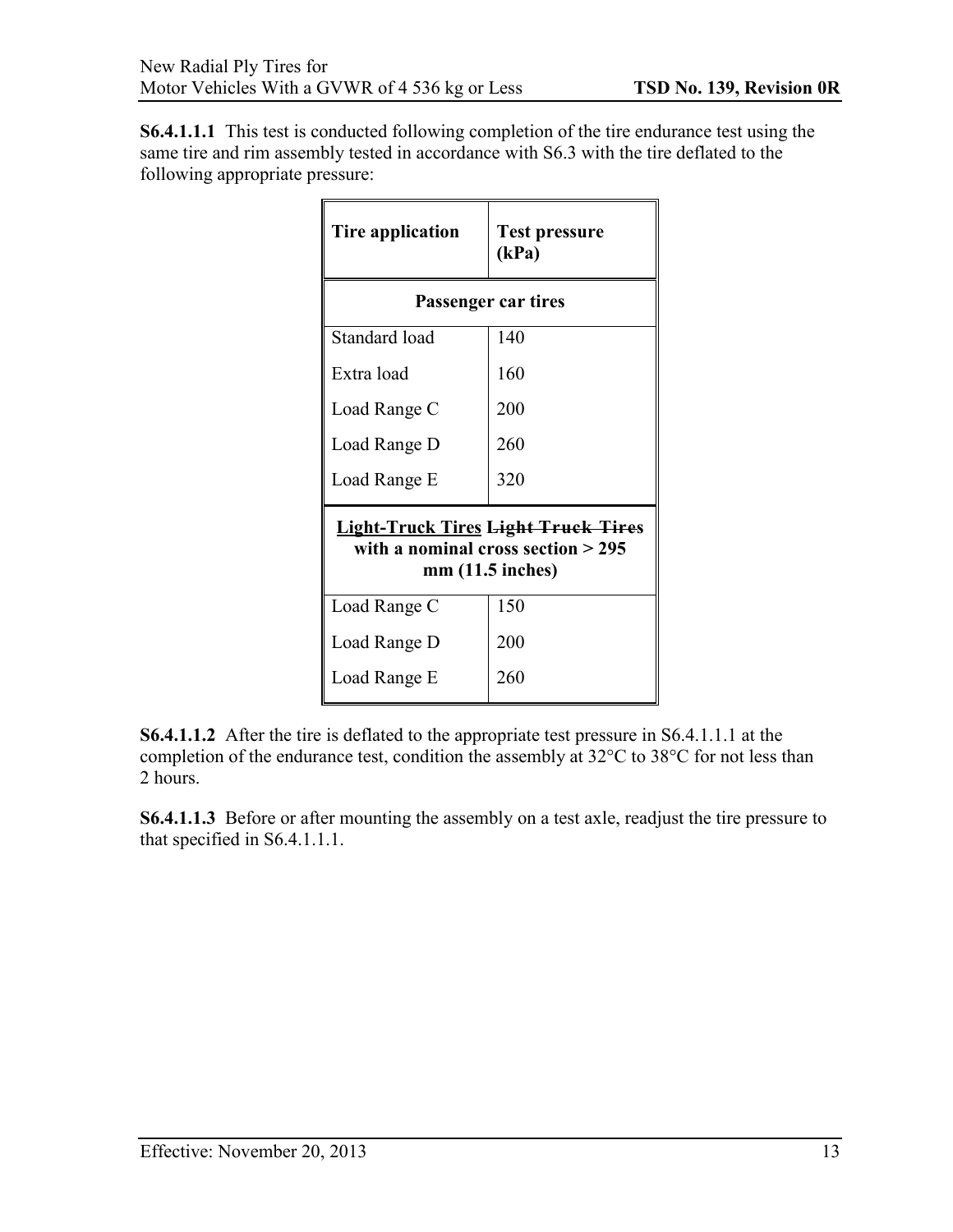### **S6.4.1.2 Test procedure**

**S6.4.1.2.1** The test is conducted for ninety minutes at the end of the test specified in S6.3, continuously and uninterrupted, at a speed of 120 km/h (75 mph). For winter tires snow tires, conduct the test at not less than 110 km/h.

**S6.4.1.2.2** Press the assembly against the outer face of a test drum with a diameter of  $1.70 \text{ m} \pm 1\%$ .

**S6.4.1.2.3** Apply to the test axle a load equal to 100% of the tire's maximum load carrying capacity.

**S6.4.1.2.4** Throughout the test, the inflation pressure is not corrected and the test load is maintained at the initial level.

**S6.4.1.2.5** During the test, the ambient temperature, measured at a distance of not less than 150 mm and not more than 1 m from the tire, is maintained at not less than 32°C or more than 38°C.

**S6.4.1.2.6** Allow the tire to cool for between 15 minutes and 25 minutes. Measure its inflation pressure. Then, deflate the tire, remove it from the test rim, and inspect it for the conditions specified in S6.4.2(a).

#### **S6.4.2 Performance requirements**

When the tire is tested in accordance with S6.4.1:

- (a) There shall be no visual evidence of tread, sidewall, ply, cord, innerliner, belt or bead separation, chunking, open splices, cracking, or broken cords, and
- (b) The tire pressure, when measured at any time between 15 minutes and 25 minutes after the end of the test, shall not be less than 95% of the initial pressure specified in S6.4.1.1.1.

### <span id="page-17-0"></span>**S6.5 Tire strength**

**S6.5.1 Tire strength for passenger car tires**. Each tire shall comply with the requirements of S5.3 of TSD 109 Sec. 571.109.

**S6.5.2 Tire strength for LT tires**. Each tire shall comply with the requirements of S7.3 of TSD 119 Sec. 571.119.